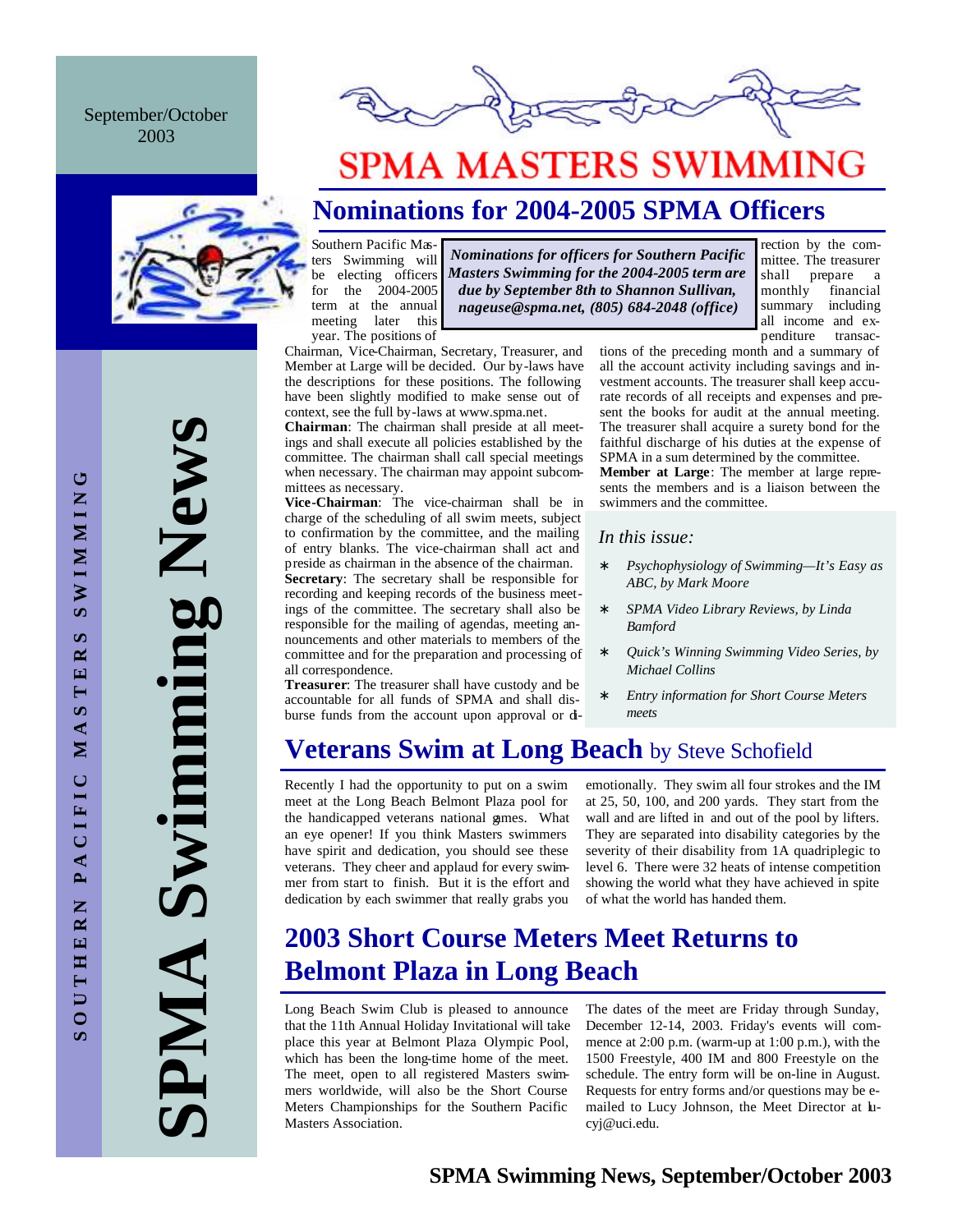# SWIM FOR LIFE!

#### **SANTA BARBARA, VENTURA, KERN, SAN LUIS OBISPO**

ARROYO GRANDE: South County Aq Waves Mark Bennett (805) 478-0202; marben009@yahoo.com<br>ATASCADERO: Kennedy Aquatics Jennifer Brown (805) 466-6775; jennicraig@tcsn.net Jennifer Brown (805) 466-6775; jennicraig@tcsn.net<br>Evelina Steele (661) 663-9884 BAKERSFIELD: Golden Wave Masters<br>BAKERSFIELD SWIM CLUB Keith Moore (661) 637-1403; www.bakersfieldswimclub.org<br>Bruce Brown (805) 383-6927 CAMARILLO: Pleasant Valley Swim Club<br>OJAI: Ojai Masters OJAI: Ojai Masters Malchia Olshan (805) 646-1091, gjaidar@aol.com PASO ROBLES: North County Aquatics Matt Brown (805) 239-3013, swimnca@aol.com; www.northcountyaquatics.com<br>SAN LUIS OBISPO: TRISLO Roadrunners Roger Warnes (805) 544-2385; coachwtrislo@aol.com; www.trislo.com SAN LUIS OBISPO: TRISLO Roadrunners Roger Warnes (805) 544-2385; coachwtrislo@aol.com; www.trislo.com<br>SAN LUIS OBISPO MASTERS Lynne Anderson (805) 541-2585; iswimslo@yahoo.com; www.sloseaha SAN LUIS OBISPO MASTERS<br>
SANTA BARBARA: UCSB Masters Brandon Seider (805) 893-2505, brandon.seider@athletics.ucsb.edu<br>
Brandon Seider (805) 893-2505, brandon.seider@athletics.ucsb.edu Brandon Seider (805) 893-2505, brandon seider@athletics.ucsb.edu<br>William Robert (805) 966-9757 SANTA BARBARA MASTERS SANTA MARIA SWIM CLUB Michael Ashmore (805) 349-8980, (805) 928-9655; santamariaswim@aol.com<br>SANTA PAULA: Heritage Valley Masters Cindy Blatt (805) 524-5157; cmswm@aol.com SANTA PAULA: Heritage Valley Masters Cindy Blatt (805) 524-5157; cmswm@aol.com<br>THOUSAND OAKS: Daland Masters Peter Daland (805) 523-3207, 495-5210; peter © THOUSAND OAKS: Daland Masters Peter Daland (805) 523-3207, 495-5210; peter@dalandswim.com<br>Peter Daland (805) 523-3207, 495-5210; peter@dalandswim.com<br>Peter Daba Anderson (805) 654-6400 ext.1345; banderson@vcccd.net VENTURA AQUATIC CLUB Bob Anderson (805) 654-6400 ext.1345; banderson @vcccd.net<br>VENTURA COUNTY MASTERS Ken Grey (805) 650-0400; gobuena @aol.com Ken Grey (805) 650-0400; gobuena@aol.com **NORTH LOS ANGELES COUNTY**  GLENDALE: Adult Aquaphobia Swim Center Paul Lennon, (800) 200-SWIM, prlennon@earthlink.net<br>GRANADA HILLS: CSUN Masters Edward Lapporte (818) 667-6389, (818) 363-3858; elapp GRANADA HILLS: CSUN Masters Edward Lapporte (818) 667-6389, (818) 363-3858; elapporte@aol.com<br>PASADENA: Caltech Masters Suzanne Dodd (626) 449-7536; sdodd@ipac.caltech.edu PASADENA: Caltech Masters Suzanne Dodd (626) 449-7536; sdodd@ipac.caltech.edu<br>PASADENA: Rose Bowl Masters Gary Anderson (626) 397-4993; www.rosebowlaquatics. PASADENA: Rose Bowl Masters Gary Anderson (626) 397-4993; www.rosebowlaquatics.com<br>SANTA CLARITA MASTERS Rob Harbo (661) 290-2204; pool: (661) 284-1470 or (661) 28 SANTA CLARITA MASTERS Rob Harbo (661) 290-2204; pool: (661) 284-1470 or (661) 284-1471<br>WOODLAND HILLS: Southwest Aq Masters Fred Shaw (818) 347-1637; swamfred@aol.com; www.swam.us Fred Shaw (818) 347-1637; swamfred@aol.com; www.swam.us **SOUTH LOS ANGELES COUNTY**  CULVER CITY: SCAQ SCAQ Office (310) 390-5700; www.swim.net/scaq<br>EL SEGUNDO MASTERS Diane Graner-Gallas (310) 379-9109; diane.gallas @ Diane Graner-Gallas (310) 379-9109; diane.gallas@verizon.net<br>Marcel Rinzler EL SEGUNDO: Play Hard Swim Hard<br>HAWTHORNE: South Bay Swim Team HAWTHORNE: South Bay Swim Team Kathy Davids (310) 643-6523, www.southbayswimteam.org<br>HOLLYWOOD: Hollywood Wilshire YMCA Ricardo Espinoza (213) 639-7537; ricardoespinoza@ywcala. HOLLYWOOD: Hollywood Wilshire YMCA Ricardo Espinoza (213) 639-7537; ricardoespinoza@ywcala.org<br>
LA: City of Los Angeles Masters Ricardo Vera (323) 906-7953; rvera@rap.lacity.org<br>
LA: USC Trojan Masters Lynda Gilbert (213) Ricardo Vera (323) 906-7953; rvera@rap.lacity.org LA: USC Trojan Masters Lynda Gilbert (213) 626-1022 lyn\_swim@yahoo.com<br>
LA DOWNTOWN & WEST: SCAQ SCAQ Office (310) 390-5700; www.swim.net/scaq SCAQ Office (310) 390-5700; www.swim.net/scaq<br>Timothy Sharpe (323) 954-1100 LA MID WILSHIRE: Meridian Swim Club<br>LA WEST: UCLA Bruin Masters LA WEST: UCLA Bruin Masters Gerry Rodrigues (310) 645-5937; www.idyll.org/~henryh/bruinmasters LONG BEACH: Shore Aquatics SCAQ Office (310) 390-5700; www.swim.net/scaq SCAQ Office (310) 390-5700; www.swim.net/scaq LONG BEACH Swim Club Tom Trapp<br>
LONG BEACH: Beach Swim Club Masters Beach Swim Club hotline (562) 597-9744 LONG BEACH: Beach Swim Club Masters<br>LONG BEACH: Grunions Sergio Rodriguez (562) 252-0220, info@lbgrunions.com; www.lbgrunions.com<br>DeAnne Preyer (310) 372-3762 RANCHO PALOS VERDES: Zenith Aquatics SANTA MONICA: SCAQ SCAQ Office (310) 390-5700; www.swim.net/scaq SOUTHGATE MASTERS Patricia Mitchell (323) 563-5753; southgatepark@yahoo.com<br>
TORRANCE : LA Peninsula Swimmers Michael Hamm (310) 993-4977; swimdude41@aol.com TORRANCE : LA Peninsula Swimmers Michael Hamm (310) 993-4977; swimdude41@aol.com VENICE & WESTCHESTER: SCAQ SCAQ Office (310) 390-5700; www.swim.net/scaq<br>WEST HOLLYWOOD AQUATICS Carl Anhalt (310) 288-6555 (team hotline); info@w Carl Anhalt (310) 288-6555 (team hotline); info@wh2o.org; www.wh2o.org **ORANGE COUNTY**  COAST MASTERS Lou Giberson (949) 837-3091; lgiberson4@aol.com; Maurine Kornfeld (213) 469-8518<br>FOUNTAIN VALLEY: Typical Tropical Swim Cl. Robert Sands (714) 969-1056; cwoof@msn.com FOUNTAIN VALLEY: Typical Tropical Swim Cl.<br>HUNTINGTON BEACH: Golden West Swim Cl. Blair Roy (714) 894-6266, Rick Graves (714) 374-8705<br>Buddy Belshe (949) 362-4727 HUNTINGTON BEACH SWIM CLUB<br>IRVINE NOVAQUATICS IRVINE NOVAQUATICS Mike Collins (949) 338-6682, Kim Hoesterey (714) 731-8067; www.novaquatics.com<br>IRVINE: Sports Club Matt Smith (949) 975-8400, mattsmith@thesportsclub.com IRVINE: Sports Club Matt Smith (949) 975-8400, mattsmith@thesportsclub.com<br>
IRVINE: UCI Masters Lucy Johnson (949) 824-5830, lucyj@uci.edu; www.master IRVINE: UCI Masters Lucy Johnson (949) 824-5830, lucyj@uci.edu; www.masterswim.uci.edu<br>MISSION VIEJO MASTERS Mark Moore (949) 489-1847: m.w.moore@cox.net: mastersmynswim.or Mark Moore (949) 489-1847; m.w.moore@cox.net; mastersmvnswim.org NEWPORT BEACH MASTERS<br>NEWPORT BEACH: Lifeguard Association Jim Turner jturner@city.newport-beach.ca.us Jim Turner jturner@city.newport-beach.ca.us<br>Mark Desmond (949) 733-0044 NEWPORT BEACH: Pacific Coast Aquatics TUSTIN: SOCAL Debra Cruze-Meyer (714) 285-9033; (714) 545-6452; decruzmyer@hotmail.com Mark Tiemey (714) 639-7531; Susan Spiewak (714) 633-4702 VILLA PARK: Orange Regional Comp. Aquatics Mark Tiemey (714)  $\frac{\partial 39 - 7}{\partial 539 - 7}$  YORBA LINDA: East Lake Eagle Rays **SAN GABRIEL VALLEY, KERN, RIVERSIDE, SAN BERNARDINO**  CHINA LAKE AQUATICS MASTERS Anne Moorehead (760) 375-9390 INDIO: Top Fin Aquatics Veronica Duran (760) 564-5000; laquintamike@aol.com<br>
LANCASTER: Oasis Masters Tom Otto (661) 948-0057; ottolfixit@hotmail.com LANCASTER: Oasis Masters Tom Otto (661) 948-0057; ottolfixit@hotmail.com<br>COMA LINDA/RIALTO: Inland Masters Mike Murphy (909) 382-6546; mdmswim@minds Mike Murphy (909) 382-6546; mdmswim@mindspring.com MURRIETA: TEAM Masters Debbie Mone (909) 461-6603; coachdebbie@nctimes.net<br>RIVERSIDE: Corona Swim Team Todd Wines (909) 359-5251; tr4eternity@aol.com RIVERSIDE: Corona Swim Team Todd Wines (909) 359-5251; tr4eternity@aol.com<br>TEMECULA: Inland Gold Aquatic Masters Jana Clark (909) 600-4598; swimstbn@aol.com TEMECULA: Inland Gold Aquatic Masters Jana Clark (909) 600-4598; swimstbn@aol.com<br>YUCAIPA: Masters of Yucaipa Don Harlan (909) 797-0824; ddharlan@eee.org Don Harlan (909) 797-0824; ddharlan@eee.org **LAS VEGAS**  HENDERSON Southern Nevada Masters Frank Lowery (702) 260-8181 Dan Geary (702) 214-4210; flowery719@earthlink.net LAS VEGAS: H2O Velocity– Las Vegas Masters Keith Hughes (702) 592-7805; keith@h2ovelocity.com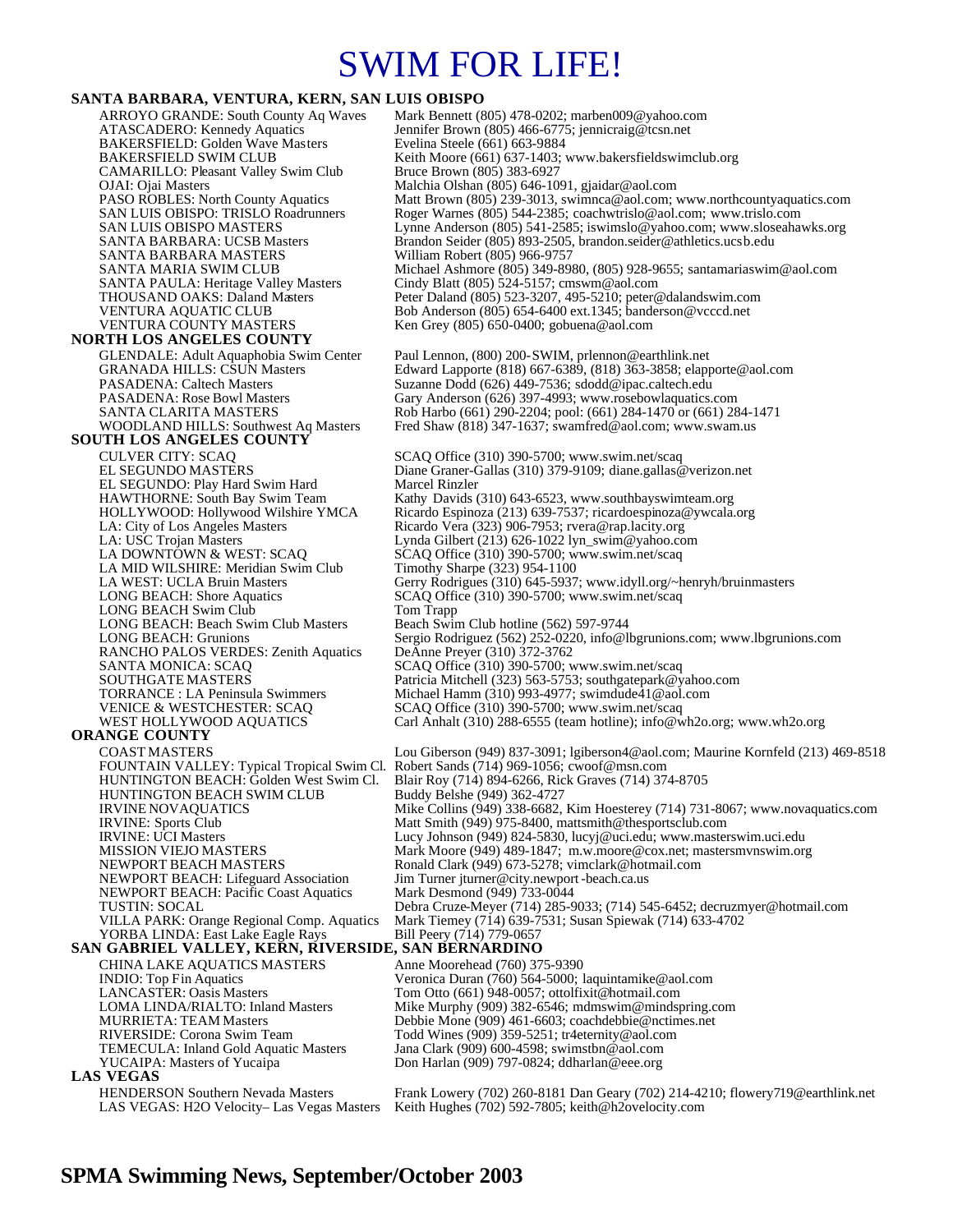# SPMA Competition Information and Instructions

**Rules:** Current USMS and SPMA rules will govern. You must be 19 years of age to compete in short course yard meets and age as of the last day of the meet determines age group for the meet. If your 19th birthday is before December 31, 2003 you may swim long course meter and short course meters meets, and your age group is determined by your age on December 31st. All events are timed finals. Swimmers must check in with the Clerk of Course for deck seeded events that they wish to swim. After an event has been officially closed, swimmers may not check in.

**Eligibility:** Events are open to any **current** USMS registered swimmer or a foreign swimmer with a valid travel permit. SPMA swimmers are encouraged to submit their registration application with the submitted entry card, if NOT currently registered.

**Affiliation:** A swimmer's affiliation as stated on the consolidated entry card, if valid as of the first day of the meet, will apply throughout the meet, except that swimmers may unattach at any time.

**Submitted Times:** Please enter your best time, a reasonable estimate or a workout time. All times must be submitted on an SPMA consolidated entry card or a copy of an SPMA consolidated entry card (below). Do not mail in the meet entry form.

**Entry Confirmation:** To avoid any concern regarding receipt of entry card, enclose a self-addressed stamped envelope or postcard or mail card "Return Reply Request". No certified, registered or special delivery mail will be accepted. Receipt of entry will not be verified by phone.

**Strictly Forbidden**: Entering more than 5 individual events per day; using hand paddles in warm-up areas; diving in warm-ups unless in designated sprint lanes (entering the warm-up pool must be done with feet first with one hand in contact with the pool deck); smoking in any area where swimmers may be present.

**Open Water:** Swimmers using non-porous neoprene swim suits, wetsuits, or other non-porous attire will be ineligible for awards or place points.

### SOUTHERN PACIFIC MASTERS ASSOCIATION . CONSOLIDATED ENTRY CARD

|                                                                                              | Name and the contract of the contract of the contract of the contract of the contract of the contract of the contract of the contract of the contract of the contract of the contract of the contract of the contract of the c |              |                                                                                                                                                                                                                                                                                            |              | Male                                    |                     | Female USMS #___ ___ ___ ___ _ __ _ ___ |              |                                          |
|----------------------------------------------------------------------------------------------|--------------------------------------------------------------------------------------------------------------------------------------------------------------------------------------------------------------------------------|--------------|--------------------------------------------------------------------------------------------------------------------------------------------------------------------------------------------------------------------------------------------------------------------------------------------|--------------|-----------------------------------------|---------------------|-----------------------------------------|--------------|------------------------------------------|
|                                                                                              |                                                                                                                                                                                                                                |              | Birthdate _______/ ________ / ________ Age__________                                                                                                                                                                                                                                       |              |                                         |                     | Phone $(\_\_)$ $\_\_$                   |              |                                          |
| Event<br>No.                                                                                 | <b>FREESTYLE</b><br>(Submitted Time)                                                                                                                                                                                           | Event<br>No. | <b>BACKSTROKE</b><br>(Submitted Time)                                                                                                                                                                                                                                                      | Event<br>No. | <b>BREASTSTROKE</b><br>(Submitted Time) | Event<br>l No.      | <b>BUTTERFLY</b><br>(Submitted Time)    | Event<br>No. | <b>INDIV. MEDLEY</b><br>(Submitted Time) |
|                                                                                              | 50                                                                                                                                                                                                                             |              | 50                                                                                                                                                                                                                                                                                         |              | 50                                      |                     | 50                                      |              | 100                                      |
|                                                                                              |                                                                                                                                                                                                                                |              |                                                                                                                                                                                                                                                                                            |              |                                         |                     |                                         |              |                                          |
|                                                                                              |                                                                                                                                                                                                                                |              | 100                                                                                                                                                                                                                                                                                        |              | 100                                     |                     | 100                                     |              | 200                                      |
|                                                                                              | 100                                                                                                                                                                                                                            |              |                                                                                                                                                                                                                                                                                            |              |                                         |                     |                                         |              |                                          |
|                                                                                              |                                                                                                                                                                                                                                |              |                                                                                                                                                                                                                                                                                            |              |                                         |                     |                                         |              |                                          |
|                                                                                              | 200                                                                                                                                                                                                                            |              | 200                                                                                                                                                                                                                                                                                        |              | 200                                     |                     | 200                                     |              | 400                                      |
|                                                                                              |                                                                                                                                                                                                                                |              |                                                                                                                                                                                                                                                                                            |              |                                         |                     |                                         |              |                                          |
|                                                                                              |                                                                                                                                                                                                                                |              |                                                                                                                                                                                                                                                                                            |              |                                         |                     |                                         |              |                                          |
|                                                                                              | 400/500<br>800/1000<br>1500/1650                                                                                                                                                                                               |              | Meet the contract of the contract of the contract of the contract of the contract of the contract of the contract of the contract of the contract of the contract of the contract of the contract of the contract of the contr<br>No. of events $\times$ \$ = \$<br>Amt Rec'd<br>Surcharge |              |                                         | FOR OFFICE USE ONLY |                                         |              |                                          |
|                                                                                              | Total                                                                                                                                                                                                                          |              |                                                                                                                                                                                                                                                                                            |              |                                         |                     |                                         |              |                                          |
| Signature on back is REQUIRED!<br>Include a copy of USMS card<br>Include a copy of USMS card |                                                                                                                                                                                                                                |              |                                                                                                                                                                                                                                                                                            |              |                                         |                     |                                         |              |                                          |

Late or incomplete entries (no fee, incomplete entry card, incomplete enty data) or entries postmarked after due date MAY **BE REJECTED!** 

#### ALL MASTERS swimmers are required to send a photo-copy of their USMS card with their entry card. ALL Masters swimmers may be asked to show their USMS card if requested at the meet.

I, the undersigned participant, intending to be legally bound, hereby certify that I am physically fit and have not been otherwise informed by a physician. I acknowledge that I am aware of all the risks inherent in Masters Swimming (training and competition), including possible permanent disability or death, and agree to assume all of those risks. AS A CONDITION OF MY PARTICIPATION IN THE MASTERS SWIMMING PROGRAM, OR ANY ACTIVITIES INCIDENT THERETO, I HEREBY WAIVE ANY AND ALL RIGHTS TO CLAIMS FOR LOSS OR DAMAGES CAUSED BY THE NEGLIGENCE, ACTIVE OR PASSIVE, OF THE FOLLOWING: UNITED STATES MASTERS SWIMMING, INC., THE LOCAL MASTERS SWIMMING COMMITTEES, THE CLUBS, HOST FACILITIES, MEET SPONSORS, MEET COMMITTEES, ALL CITIES, COUNTIES, DISTRICTS AND/OR STATES IN WHICH SAID EVENT MAY BE STAGED OR IN WHICH SEGMENTS MAY BE RUN, OR ANY INDIVIDUALS OFFICI-ATING AT THE MEETS OR SUPERVISING SUCH ACTIVITIES. In addition, I agree to abide by and be governed by the rules of USMS. Finally, I specifically acknowledge that I am aware of all the risks inherent in open water swimming, and agree to assume those risks.

| <b>PLEASE SIGN:</b>                                                                                                                               | <b>DATE</b>                                    |  |  |  |
|---------------------------------------------------------------------------------------------------------------------------------------------------|------------------------------------------------|--|--|--|
| Is this your first Masters Meet?<br>Yes                                                                                                           | Non-SPMA swimmers please include your address: |  |  |  |
| No                                                                                                                                                | Street:_________________                       |  |  |  |
| Read the meet information sheet carefully. Make your<br>check payable as shown on the meet information sheet<br>and mail it to the address shown. | City, State, Zip: ________________             |  |  |  |
| 12/04                                                                                                                                             |                                                |  |  |  |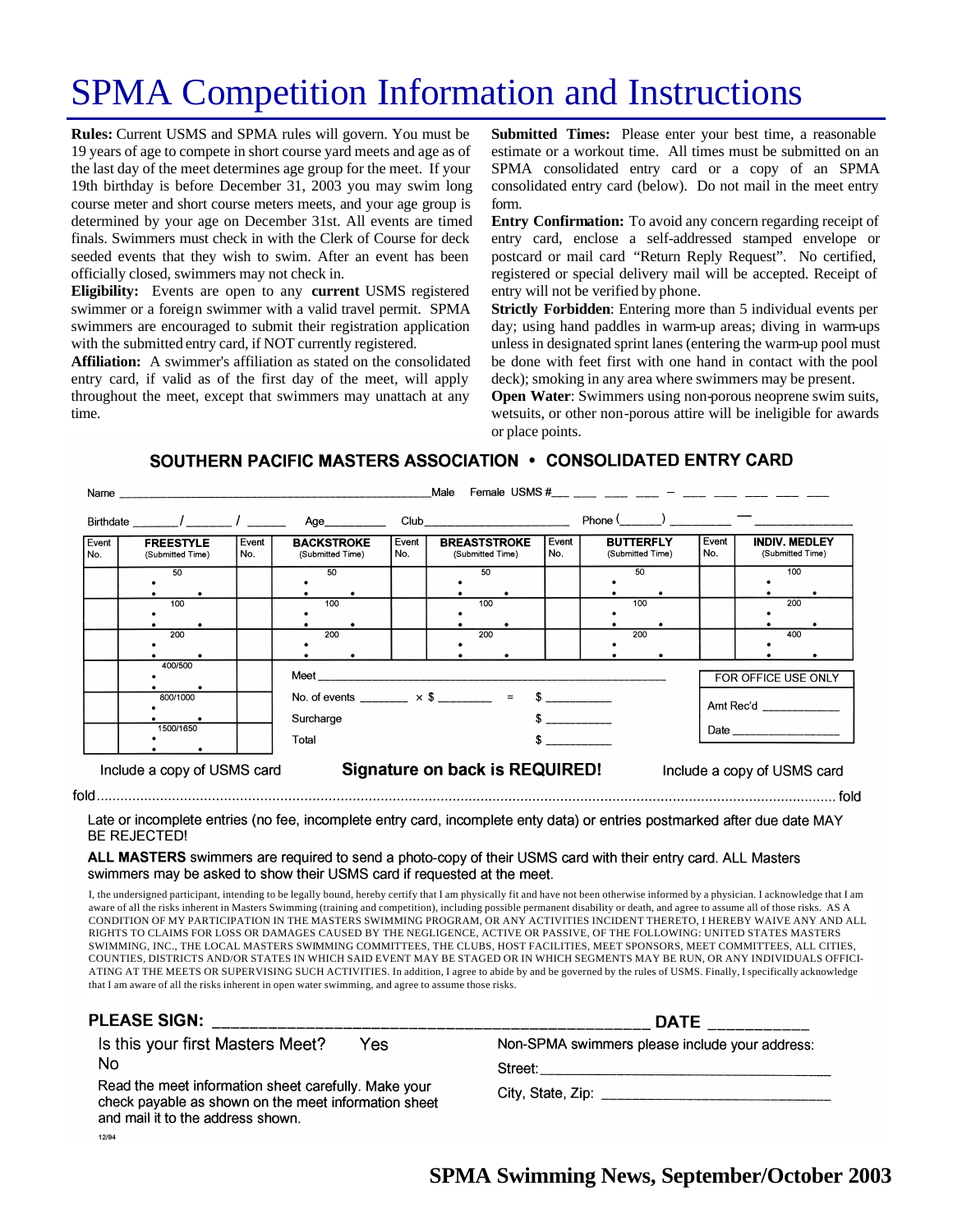### **5th Annual Pismo to Avila Pier-to-Pier Swim Saturday, September 13th, 2003**

#### Sanction number: 333-051

#### **Distance**: 6.2 miles

**Location:** Enter the ocean on the south side of the Pismo Beach Pier. Swim northwest, exiting the ocean on the west side of the Avila Beach Pier. Avila Beach is located 7 miles from San Luis Obispo. Expected water temperature 55-62 degrees. Each participant must arrange for their own escort. NO EXCEPTIONS. No Deck entries.

**Check-in:** Meet at Avila Beach on the sand just west of the Avila Pier. Check in at 6:45 a.m. Race instructions promptly at 7:30 a.m. Race begins at 8:00 a.m.

**Entries:** Registration forms are available at the website.

**Is this swim for me?** This swim event is only for those experienced in cold water and long distances in open water. If you are apprehensive about participating in this swim or about your ability to complete the distance, or are apprehensive about the water temperature, do not consider participating.

**Additional Information:** Dave Van Mouwerik, dave@avilaswimming.com, (805) 782-0612, www. avilaswimming.com and click on the "pier-to-pier" buoy.

### **2nd Annual American Mile Sunday, September 14th, 2003**

#### Sanction number: 333-052

**Distance:** 1 mile swim on a triangular course.

**Location:** Salt Creek Beach is located off Pacific Coast Hwy (PCH) in Dana Point. The course is located south of Lifeguard Tower #3, directly below the Ritz Carlton Hotel. From the north: Take I-5 south to Crown Valley Pkwy, exit and turn right. Take Crown Valley Pkwy to the end and turn left on PCH and go 0.7 mi. Turn right at Ritz Carlton Rd and park in lot on left. From the south: Exit I-5 at PCH/Beach Cities exit and proceed north on PCH through Dana Point for 3.1 milies. Turn left at Ritz Carlton Dr, then right into the lot. Look for neon signs and walk through tunnel down to beach. Race is to the left of the guard towers. Parking is \$1 per hour, bring quarters or dollars.

**Fundraiser:** \$20 of every pre-race entry will support the Twin Towers Orphan Fund, for education and mental support of young victims of the September 11, 2001 tragedy. 100% of race day entries will go to this fund.

**Check-in:** Check in 8:30-9:30 a.m. Race begins at 10:00 a.m.

**Entries:** Pre-registration is \$30 and must be postmarked by Saturday, Sept. 6th. All pre-registrants will receive a commemorative embroidered bucket hat. Entries postmarked after Sept. 6th will be accepted, but no hat will be available. Race day registration is \$30. SPMA registration on race day is \$20 (late year registration fee). To enter, send a copy of your USMS card, an SPMA consolidated card, your hat size (S, M, L or XL) and your check payable to: Bert Bergen. Please write "American Mile" in the memo section. Mail to: Bert Bergen, 33321 Bremerton St. Dana Point, CA 92629.

**Awards:** Gift certificates for top 3 age group finishers. Special awards for fastest male and female, 10-49 and 50+.

**Additional Information:** Bert Bergen (949) 661-8360, bergenluau@cox.net.

### **Mission Viejo Nadadores Short Course Meters Swim Meet Sunday, October 19th, 2003**

#### Sanction number: 333-031

**Directions:** Mission Viejo Pool is an outdoor, 8-lane competition diving pool with two 25-meter warm-up lanes. Marguerite Aquatic Center, 27341 Trabuco Circle, Mission Viejo. From the north or south, take 5 Freeway to the Alicia Parkway exit in Mission Viejo. Go east (away from the ocean) to Trabuco Road. Turn right on Trabuco to Marguerite Parkway. Go left on Marguerite to Casa Del Sol, turn right onto Casa Del Sol, and turn into the driveway for pool parking. There will be no parking in the upper parking lot.

**Entries**: Pre-entry postmark deadline: Saturday, October 11th. On deck registration is permitted. Age on December 31, 2003 determines age group for the meet. You may swim at age 18 if your 19th birthday is before December 31, 2003. Deck entries will close at 8:45 a.m. for the 1500 and at 10:30 a.m. for all other events for events 2 to 8, and noon for all others.

**Seeding:** All events will be deck seeded slowest to fastest, by entered time, ages and sexes combined. Check-in is not required in order to be deck seeded, except swimmers MUST check in to swim the 1500 m Freestyle and the 400 m Freestyle.

**Relays:** All relays will be deck-entered. Relay fees are \$2.00 per relay, due upon entry. For each relay swimmer that is not entered in individual events, a fee of \$5.00 and a signed liability release must be submitted with the relay entry.

**Awards:** Individual: SPMA ribbons for places 1 to 3. Relay: SPMA ribbons for first place. Special awards for the swimmers who swim closest to their entered time in each event.

**Snack Bar**: A snack bar will be available serving hot and cold food and drinks.

**Entry Fees:** \$20.00 per swimmer flat fee. Deck entries allowed for total of \$25.00.

**Checks payable to**: Mission Viejo Nadadores

Mail consolidated entry card and check to: Mission Viejo Nadadores— Paul Divan, 20 Las Pisadas, Rancho Santa Margarita, CA 92688. **Questions:** Meet Director, Mark Moore (949) 489-1847; Meet Processing, Paul Divan, email: pauldivaniii@cox.net.

#### **Sunday October 19, 2003**

1500 Warm-up at 8:00 a.m.

- 1500 Starts at 9:00 a.m.
- 1. 1500 m Freestyle (check in required) Additional warm-up after the 1500 Event #2 starts at 12:00 noon
- 2. 50 m Butterfly
- 3. 100 m Backstroke
- 4. 200 m Breaststroke
- 5. 50 m Freestyle
- 6. 100 m Butterfly
- 7. 200 m Backstroke
- 8. 400 m Free Relay (men, women, or mixed; deck enter)
- 9. 200 m Medley Relay (men, women, or mixed; deck enter)
- 10. 50 m Breaststroke
- 11. 100 m Freestyle
- 12. 200 m Butterfly
- 13. 50 m Backstroke
- 14. 100 m Breaststroke
- 15. 200 m Freestyle
- 16. 400 m Individual Medley
- 17. 200 m Freestyle Relay (men, women, or mixed; deck enter)
- 18. 400 m Freestyle (check in required)

### **SPMA Swimming News, September/October 2003**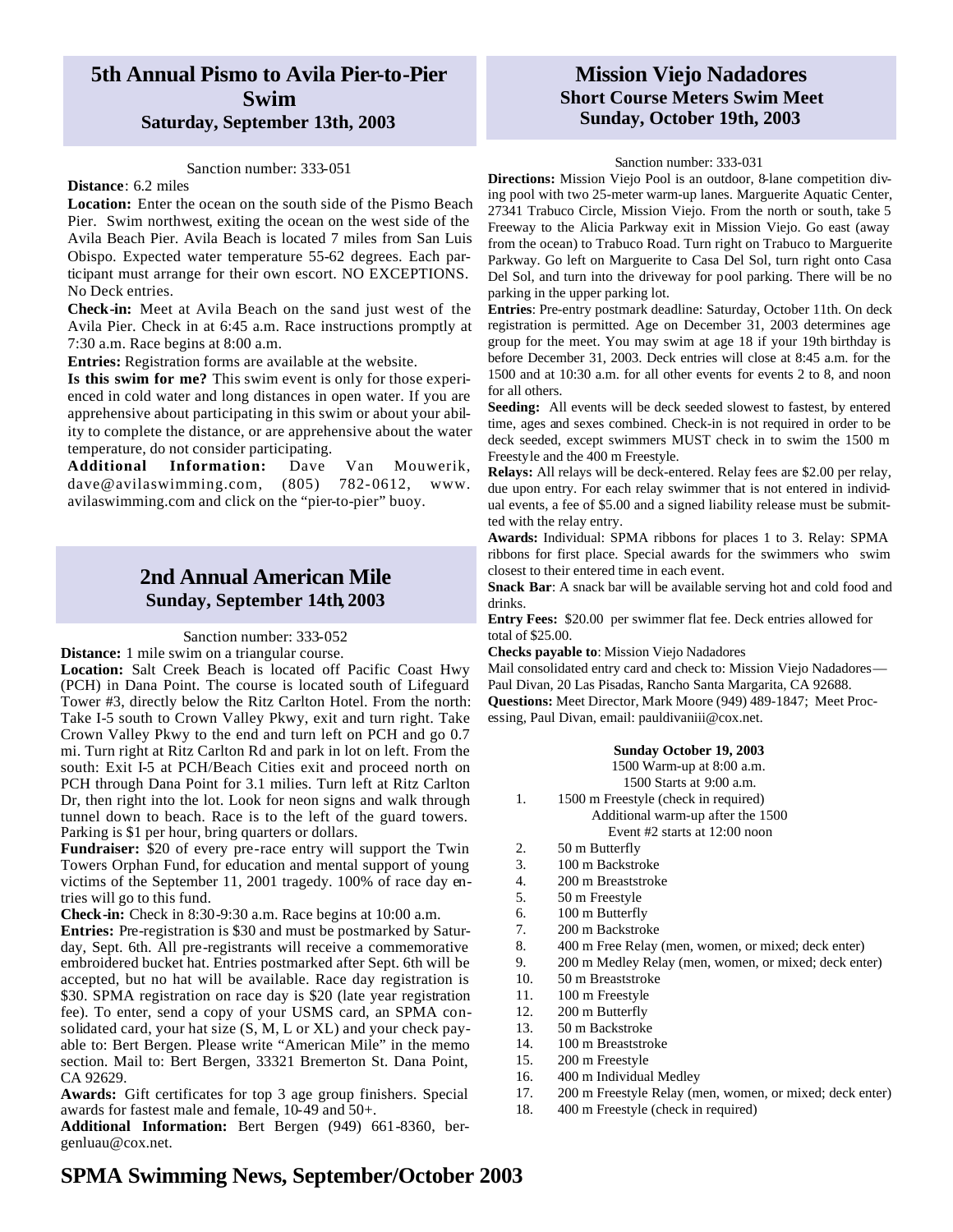### **UCLA Bruin Masters Short, Long Pentathlon & Free-athlon Saturday, November 8th, 2003**

#### Sanction number: 333-032

**Directions & Parking:** UCLA Men's Gym Pool on the UCLA campus, is an outdoor, 8-lane competition pool with a warm-up area. The Men's Gym facility has had a several million dollar renovation with all new facilities. Take the 405 Freeway to Sunset Blvd. East. Take Sunset approx. 1 mile to Westwood Plaza. Turn right into the campus to parking kiosk and pay \$7.00 parking fee. Ask for best lot to park in for Men's Gym. The pool is located across from the campus food court and bookstore. NOTE: Parking enforcement **DOES** ticket on weekends!

**Entries:** Pre-entry postmark deadline: Saturday, November 1st, 2003. On deck registration is permitted. Age on December 31, 2003 determines age group for the meet. You may swim at age 18 if your 19th birthday is on or before December 31, 2003.

**Seeding:** All events will be deck seeded slowest to fastest, by entered time, ages and sexes combined. Swimmers in the 800 freestyle MUST check in to be seeded.

**Snack Bar:** Food will be available at the campus food court located across from the pool.

**Relays:** No Charge - Fun Event! 4 x 50 "T-shirt" relay. Each team member must swim with a T-shirt on. The shirt is exchanged from swimmer to swimmer between legs. Bring a t-shirt to use. This is quite a comical event and loads of fun.

**Awards:** Individual: SPMA ribbons for places 1 to 3. Relay: SPMA ribbons for first place.

**Entry Fees:** \$20.00 for pre-entries or deck entries.

**Checks payable to**: UC Regents

Mail consolidated entry card, a copy of your USMS card, and check to: Bruin Masters Meet, P.O. Box 204, El Toro, CA 92609.

**Questions:** Meet Directors, Gerry Rodrigues, swimpro@pacbell.net. Meet Information, (310) 702-9327. Meet Processing, Robert Mitchell, mitchellrobert@cox.net

#### **Saturday November 8, 2003**

800 Warm-up at 8:00 a.m..

800 Starts at 9:00 a.m.

1. 800 m Freestyle Additional warm-up after 800

Event #2 starts at 11:00 a.m.

- 2. 200 m Individual Medley
- 3. 50 m Butterfly
- 4. 100 m Freestyle
- 5.50 m Backstroke
- 6. 100 m Breaststroke
- 7. 50 m Freestyle
- 8. 100 m Backstroke
- 9. 50 m Breaststroke
- 10. 100 m Butterfly
- 11. 100 m Individual Medley
- 12. 200 m Freestyle
- 13. 4 x 50 m T-shirt Relay (Deck enter)

*Please read the general information on entering swim meets on the third page of this newsletter!*

### **Southwest Masters Turkey Shoot at Pierce College Sunday, November 23rd, 2003**

#### Sanction number: 333-033

**Directions:** Pierce College Pool, is an outdoor, 7-lane competition pool with two 25-meter warm-up lanes. Pierce College Pool - 6201 Winnetka, Woodland Hills. Take the 101 Freeway to Winnetka. Exit at Winnetka and go north 1 mile to the college. Winnetka is located 6 miles west of the San Diego Freeway (405) and Ventura Freeway (101) interchange.

**Entries:** Age on December 31, 2003 determines age group for the meet. You may swim at age 18 if your 19th birthday is on or before December 31, 2003. 1500 deck entries will close at 8:45 a.m., all other deck entries at 11:30 a.m.

**Seeding:** All events will be deck seeded slowest to fastest, by entered time, ages and sexes combined. Check-in is not required in order to be deck seeded, except swimmers must check in to swim the 1500 m Freestyle and the 400 m Individual Medley.

**Relays:** All relays will be deck entered. Relay fees are \$2.00 per relay due upon entry. For each relay swimmer that is not entered in individual events, a fee of \$5.00 and a signed liability release must be submitted with the relay entry. Event 8 is a rare 800 free relay, a chance for a record. Event 16 is men's, women's, mixed, freestyle or medley relays. **Awards:** Individual: SPMA ribbons for places 1 to 3. Relay: SPMA ribbons for first place. Special awards for the swimmers who swim closest to their entered time in each event.

**Entry Fees:** \$1.50 per each individual event entered and a \$10.00 surcharge per swimmer. For swimmers in relays only the fee is \$5.00. NOTE that deck entrants will pay an additional \$5.00 entry charge.

**Checks payable to**: Southwest Masters

Mail consolidated entry card, a copy of your USMS card, and check to: Southwest Masters, 7914 Sadring, West Hills, CA 91304. **Questions:** Meet Director, Steve Schofield (818) 992-1820; Meet Proc-

essing, Robert Mitchell, mitchellrobert@cox.net.

#### **Sunday November 23, 2003**

1500 warm-up at 8:00 a.m.

1500 starts at 9:00 a.m.

1. 1500 m Freestyle (check in required) Additional warm-up after 1500

Event #2 starts at noon

- 2. 50 m Butterfly
- 3. 100 m Backstroke
- 4. 200 m Breaststroke
- 5. 50 m Freestyle
- 6. 100 m Butterfly
- 7. 200 m Backstroke
- 8. 800 m Free Relay (men, women, or mixed; deck enter)
- 9. 50 m Breaststroke
- 10. 100 m Freestyle
- 11. 200 m Butterfly
- 12. 50 m Backstroke
- 13. 100 m Breaststroke
- 14. 200 m Freestyle
- 15. 400 m Individual Medley
- 16. 200 m Relay (men, women, or mixed; medley or free; deck enter)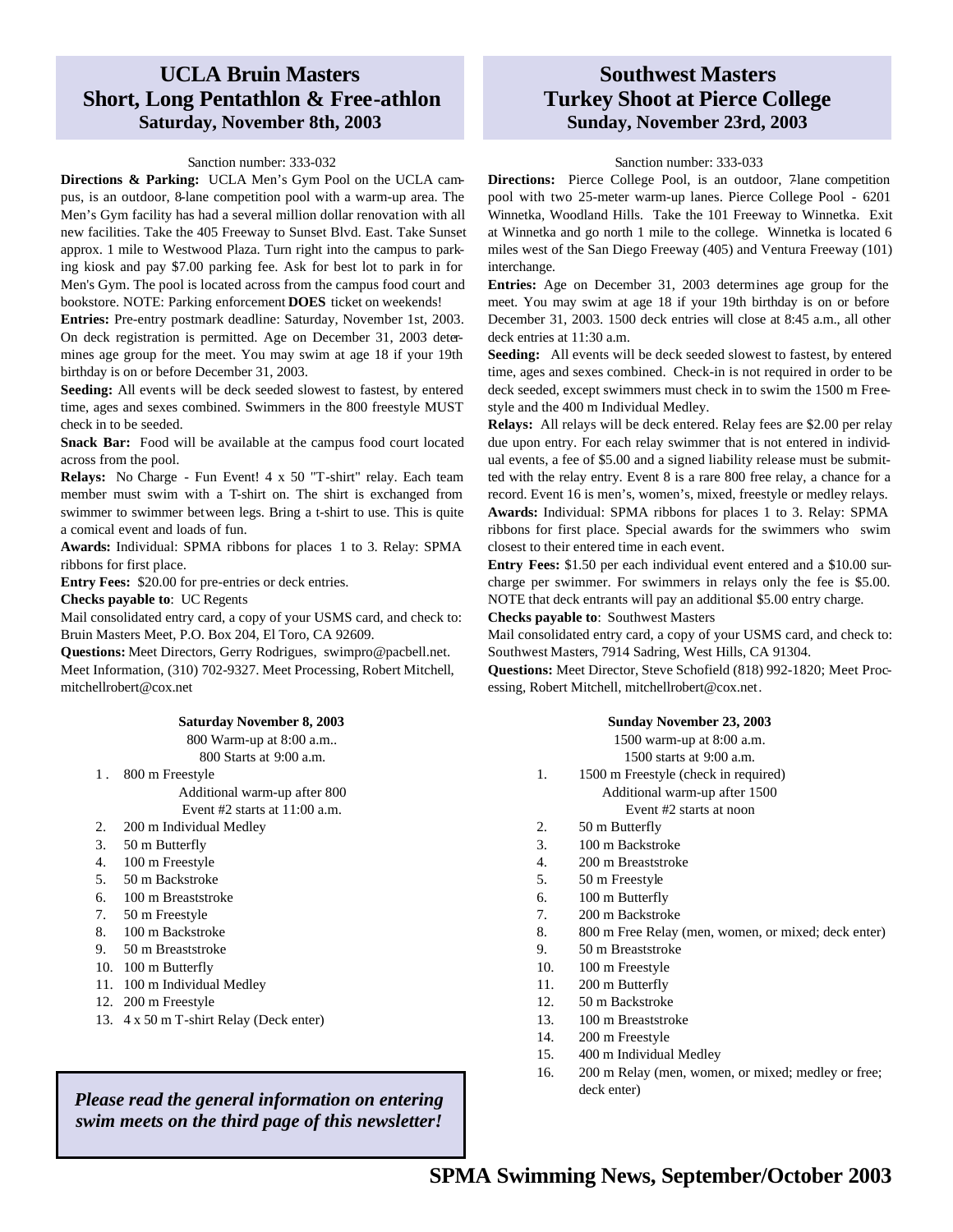# Psychophysiology of Swimming—It's Easy as ABC by Mark Moore

Can swimming offer you any psychophysiological dimensions to your life? Well, I think it can, and simple stated, it's learning cognitive skills and **achieving better confidence (ABC).** Over my years as a Masters coach, many swimmers have told me that working out on a regular schedule for at least 3 to 4 days a week helps them not only in physical ways but in psychological ways. Many swimmers say it will relax them. I like the ones who say it will bring them an element of fun in their life. My hard workers say it will bring them satisfaction of personal achievement. A few have told me that it brings them peace and freedom. And, a few even have said it enhances their creativity. Then there is my favorite, and the most important, the swimmers who say it gives them confidence in themselves. But that has only been a handful of swimmers over many years of coaching. Those are the ones that we need to identify and learn more about as coaches and swimmers.

Most of us already know that the sport of Masters swimming is great for total body fitness. Of course, individuals differ in how their social and emotional needs, as in any activity, dictate commitment and success. Go ahead and answer the following questions to see if you need a boost of confidence building in your swimming program that will use cognitive interventions as a means of promoting improved performance.

1. Are you dissatisfied with the condition and level of fitness you are in?

2. Do you believe in the importance of mental development as an aspect of your health?

3. Would you like to feel more vigorous and less tired at swim meets?

4. Would you like to exp erience moments of restful calm throughout the competition day?

5. Would you like to be more creative so that you can be more productive in practices?

Would you like to sleep more restfully and feel invigorated after workouts?

7. Would you like to be happier, more at peace with your swimming performance?



8. Does your job, a stressful social situation, or a swim meet frequently make you tense or up-tight?

If you answered yes to more than five questions, you just may need some sort of self-improvement in one of three areas - mental, personal, or life development. The major obstacles to improved performance are not always physical, but rather mental or emotional obstacles. For example, lapses in concentration, preperformance anxiety, poor motivation, negative mental attitude, and choking under pressure. In other words, lack of confidence in oneself. And, yes, you guessed it, the ABC skills of swimming**—Achieving Better Confidence.**

Cognitive strategies can help improve your mental and personal development in several areas. First, goal planning, knowing what you want and where you are going is an essential success tool. Second, once the goals are in place, then focus and concentration follows. Next, mental visualization, the mind is one of the most powerful tools imaginable. By visualizing what you want you send out a signal that enables you to attract that very thing. Fourth, positive mental attitude, attitude will keep you away from achievement or forever refreshed by it. What does your attitude say about you?

This psychophysiological dimension might help you with useful mental strategies to enhance your physical and mental performance. The role that cognitive strategies play in influencing physical performance has been a major topic among sport psychologists and coaches for many years. Many athletes in a variety of sports refer to the importance of cognitive/mental skills training in their athletic performance.

For years sports psychologists and coaches have studied and applied simple and easy-to-use cognitive interventions as a means of facilitating sports performance. The general assumption is that cognitive interventions can help improve, and achieve greater control of pre-competitive arousal states and maintain greater focus on the task at hand. It's easy as ABC; it's all about building upon and **achieving better confidence**. I believe that improved confidence can be achieved through a series of steps that involve relaxation, stress management, positive thought control, mental and concentration skills, and a level of energy control. When put all together in a teaching progression and a regular weekly workout routine, the percentages are higher that one can build upon and **achieve better confidence (ABC)** and performance in ones swimming life.

*Mark Moore has been coaching age group, high school, and now Masters swimming for over 20 years. Currently, he is the Head Masters Coach for the Mission Viejo Nadadores and has been there for 8 years. His background is in Sport Psychology where he received his Masters at California State University, Los Angeles in Psychophysiology/Sport Psychology. He is working towards his certification and license through the Institute of Sport Psychology an APA accredited program. You can reach Mark at m.w.moore@cox.net if you have any questions.*

*The Mission Viejo Nadadores Masters are bidding for the 2005 USMS Long Course National Championships at the USMS Convention in mid-September. We wish them the best of luck for a successful bid!*

**SPMA Swimming News, September/October 2003**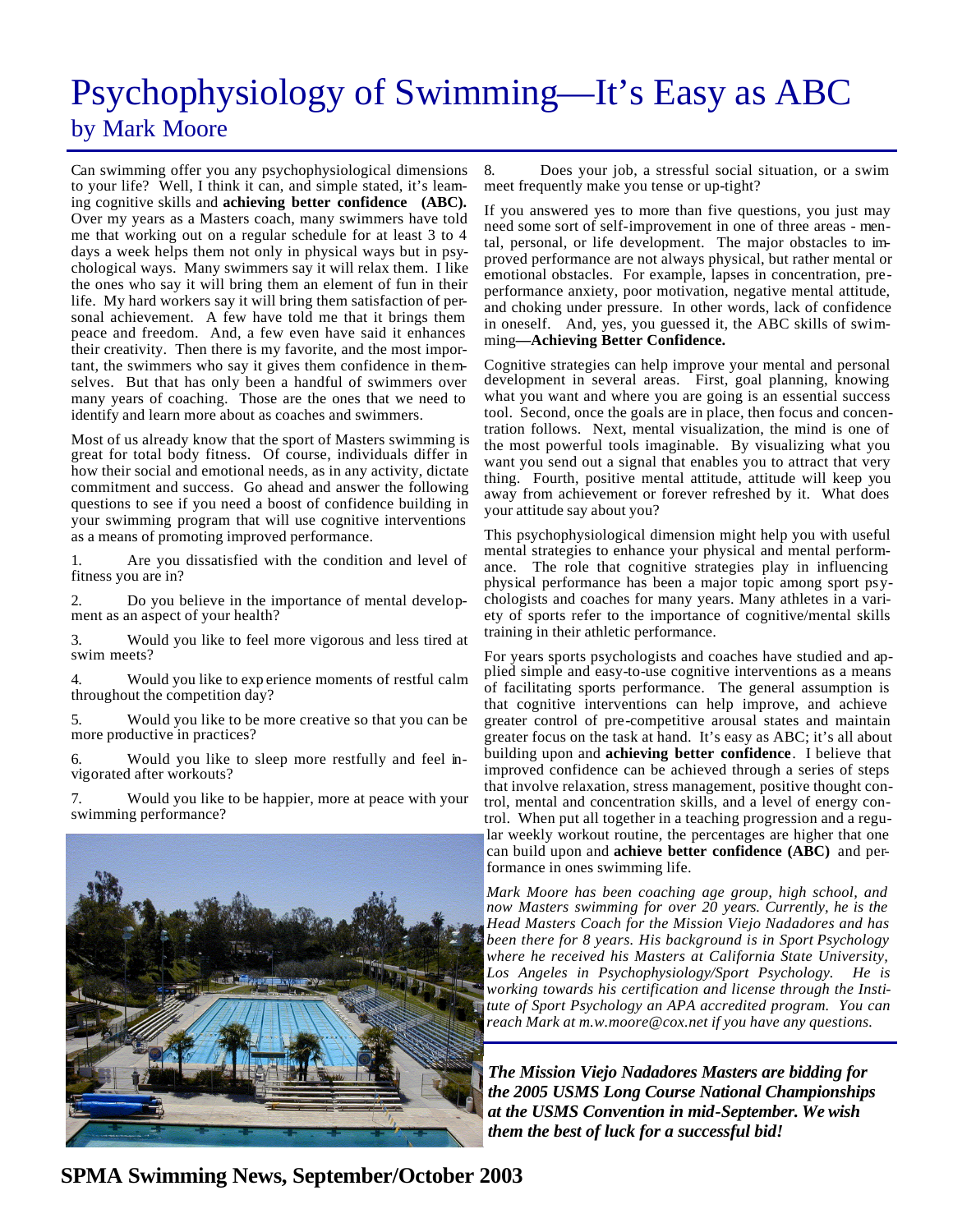# SPMA Video Library Reviews by Linda Bamford

**Don Gambril's Gold Medal Series: Breaststroke (59 minutes)**

This video is much more than a visual aid to learn breaststroke. The setting for this video is a park bench conversation between Don Gambril and Olympic Gold Medal winner Steve Lundquist. Together they review multiple video clips taking the time to review all elements of a proficient breaststroke. Steve Lundquist has his own style of breaststroke and there is an in-depth conversation for the reasoning behind every element of his stroke. In addition to Steve's style, they review the strokes of several other world class breaststrokers, taking time to point out the differences and strategies used by other swimmers. As the video progresses strategies and drills are reviewed. This video provides high quality analysis on all levels. The video includes many, many drills to build proficiency on all levels. The tape is enlightening to the many acceptable variations of an efficient stoke.

#### **Starts, Turns & Progressive Drills, by the Athletic Institutes (30 minutes)**

The video reviews starts and turns for all strokes. It gives clear concise video clips with commentary. The following starts and turns are covered: freestyle; backstroke turns (old style **only**); breaststroke; butterfly. The video is crisp and clear – The instructions are basic, and probably best for the beginner.

**How Swimming Works, by Dr. Marty Hull, 1996 (67 minutes)** This video is a research project presented in a documentary style. The research takes place at Stanford University using a Rocket

Overhead Cable; a Speed Assistance Towing System along with an underwater video camera. The video visually shows the amount of water a flat swimmer pushes and the importance of body roll to gain efficiency in the water. As the video progresses, the commentary continues to explore what makes a body roll, how the legs are involved and reviews the art of rapid rollover to avoid any significant drag. Video proves that synchronization of kick and roll are imperative to good stroke and increased swimming speed. Many drills are provided to help achieve proper roll, including vertical kicking drills. The end of the video gives details to purchase the Rocket Overhead Cable along with other teaching aids.

#### **Don Gambril's Classic Series: Swimming Techniques (60 minutes)**

Everything you ever wanted to know about all the strokes. This video reviews the techniques and proficiency of several swimmers in each stroke; backstroke, breaststroke, fly and freestyle. The strokes of world class swimmers are dissected in each category, and velocity is charted on a full stroke cycle and well as individual portions of each stroke. As strokes are reviewed, the anatomy of the turns are also reviewed at race speed. Commentary points out the benefits of individual styles. All film sequences are filmed at race speed and then slowed down to review strokes in detail – freeze frames and commentaries allows the viewer a unique opportunity to learn from the best.

## Richard Quick's Winning Swimming Video Series by Michael Collins

FINALLY! Richard Quick and his wife June have come out with a new swimming video series featuring the drills, exercises, and techniques he has used with his highly successful Stanford Swim Team (his athletes have included Jenny Thompson, Dara Torres, Misty Hyman, Shelly Ripple, Tara Kirk, Summer Sanders, and many other phenomenal athletes) Due largely to the influence of Bill Boomer and Milt Nelms, Quick's methods and focus of teaching stroke mechanics have changed significantly since producing the Swim Smarter-Swim Faster (SSSF) tape series in the early 90's that have been so popular for the last decade.

Since 1993 Quick's focus has been teaching swimmers from the "Inside Out" instead of from the "Outside In". In other words, the drills and exercises focus on Posture, Body Alignment or Maintaining The Line, and maintaining Balance, by using core body muscles BEFORE focusing on what the extremities (arms and legs) are doing.

Quick's new series goes into far more detail than the SSSF Series as well. In SSSF there were only two tapes. Part 1 spent about 10-15 minutes on each stroke, while tape two covered starts and turns. In Quick's Winning Swimming Series, he does a separate tape for each stroke and has an entire tape on the techniques needed to be faster underwater—An area largely ignored by many swimmers and coaches.

The last two tapes feature Richard's wife, June, who uses dry land exercises to build strength, flexibility and core stabilization that can be applied in the water. Learning to do it on land is an important step to mastering body position in the water that is often ignored by swimmers and coaches.

The tapes combine several methods for teaching:

1. Richard's detailed explanation as expert demonstrators do the drills.

2. Classroom theory using Milt Nelms outstanding hand drawn illustrations to diagram the desired body positions and movements.

3. Exercises demonstrated on land, drills demonstrated in the water and shown from both above and below the surface.

There are 10 tapes in the series: The Foundations of Posture, Line, & Balance;Winning Freestyle; Winning Backstroke; Winning Breaststroke; Winning Butterfly; Winning Walls - Underwater, the 5th Competitive Stroke; Winning Walls - Turns for All Strokes; Winning Starts; Swimalates - Pilates For Swimmers (June Quick); Swimmers' Shoulder: Prehab & Rehab (June Quick).

If you are a coach, swimmer, or parent who would like to understand more about how to swim correctly and see what the world's top swimmers do in order to become faster, then I would highly recommend viewing these tapes and incorporating the drills and exercises suggested.

The tapes are appropriate to just about any swimmer, although very young children may become a little bored or lose interest if they watch the entire tape in one sitting. I have used the tapes to show only one or two skills, and then take the swimmers to the pool to execute what they just saw. I have seen significant breakthroughs in the smoothness and lack of struggle in their swimming which has resulted in much faster times using less energy.

Anyone not applying the proven principles shown on these tapes will soon find themselves outdated and at a significant disadvantage to those that learn to master and apply the skills taught and demonstrated.

You can find them in the Swimming Videos section of the Swiminfo.com Swim shop at: www.swiminfo.com or by calling 1- 800-352-7946 ext. 1.